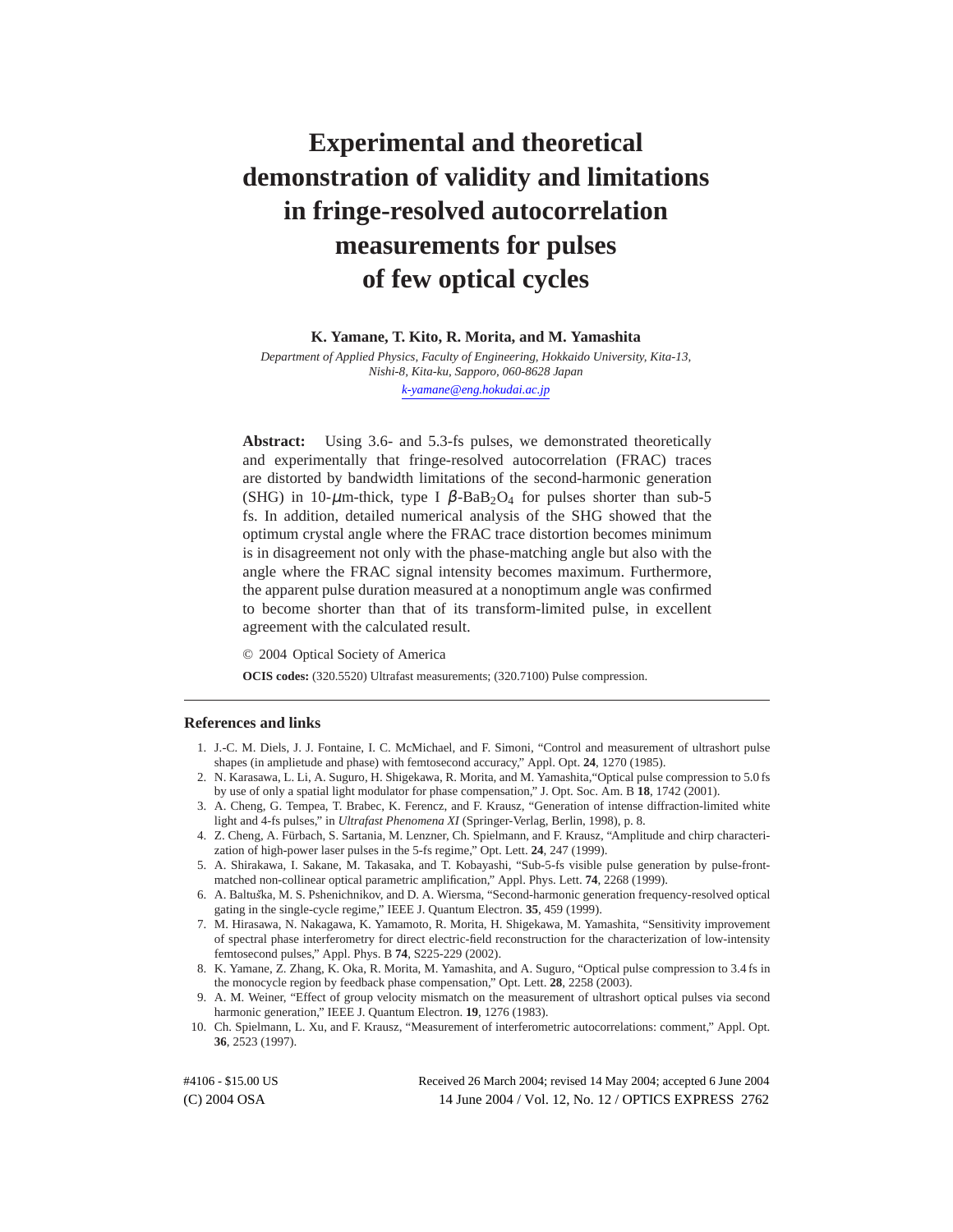- 11. R. Morita, M. Hirasawa, N. Karasawa, S. Kusaka, N. Nakagawa, K. Yamane, L. Li, A. Suguro, and M. Yamashita, "Sub-5 fs optical pulse characterization," Meas. Sci. Technol. **13**, 1710-1720 (2002).
- 12. V. G. Dmitriev, G. G. Gurzadyan, and D. N. Nikogosyan, *Handbook of Nonlinear Optical Crystals* (Springer-Verlag, Berlin, 1991).

#### **1. Introduction**

A fringe-resolved autocorrelation (FRAC) method [1] with second-harmonic (SH) generation is widely used for the measurement of ultrashort optical pulses even with durations shorter than 10 fs because of its simplicity. However, this method has several problems. First, it is difficult to measure pulses with spectra of more than one octave because a bandpass filter is needed to separate the SH signal from fundamental pulses to be measured and hence distorts its SH signal. Second, the method requires the assumption of a pulse shape, for example, Gaussian, sech<sup>2</sup>. This ambiguity causes a determinate error of the measured pulse duration. The former problem is difficult to solve in principle, but the latter may be avoided by comparing a measured FRAC trace with a calculated trace by use of its spectrum. Nevertheless, the measured pulse duration tends to be evaluated to be shorter  $[2, 3, 4, 5]$  than that obtained by other measurement methods, for example, frequency-resolved optical gating (FROG) [2, 4, 6] and spectral phase interferometry for direct electric-field reconstruction (SPIDER) [7, 8, 11]. In addition, the measured pulse duration is sometimes evaluated to be shorter than that of its Fourier–transform-limited (TL) pulses. However, the origin of these kinds of problems and quantitative limitation of the FRAC method have not, to our knowledge, been closely scrutinized, except in Refs. [9] and [10]. In the former [9], the effect of group-velocity mismatch on the intensity autocorrelation method was discussed. On the other hand, in the latter [10], the influence of the asymmetric Michelson interferometer in FRAC measurement for sub-10-fs pulses was identified.

In this paper, we investigate the influence of the frequency-dependent efficiency of the SH generation of few-cycle pulses to be measured by the FRAC method as the main origin. For ultrabroadband optical pulses, we cannot consider that the SH electric field generated even in a thin nonlinear crystal is proportional to the square of the incident temporal electric field because of the limitation of phase-matching bandwidth in the SH generation. We verify theoretically and experimentally such a bandwidth-limitation effect in FRAC measurement with type I,  $10$ - $\mu$ m thick  $\beta$ -BaB<sub>2</sub>O<sub>4</sub> (BBO), using two optical pulses of 5.3 and 3.6 fs. Furthermore, we demonstrate that the boundary pulse duration between the validity and the limitation of the FRAC method is in the sub-5-fs range.

#### **2. Equations for FRAC signals**

FRAC signal is obtained by measuring the intensity of the SH wave generated from an incident pulse pair with a relative delay time  $\tau$  as a function of its  $\tau$  by use of a "slow" detector. The ideal signal  $S_{\text{FRAC}}(\tau)$  is expressed by the following well-known form [1]:

$$
S_{\text{FRAC}}(\tau) = 2G(0) + 4G(\tau) + 4\text{Re}[F_1(\tau)] + 2\text{Re}[F_2(\tau)], \qquad (1)
$$

where

$$
G(\tau) = \int_{-\infty}^{\infty} |E(t)|^2 |E(t-\tau)|^2 dt,
$$
  
\n
$$
F_1(\tau) = \int_{-\infty}^{\infty} [E(t)^2 + E(t-\tau)^2] E^*(t) E^*(t-\tau) dt,
$$
  
\n
$$
F_2(\tau) = \int_{-\infty}^{\infty} E^2(t) E^{*2}(t-\tau) dt,
$$
\n(2)

(C) 2004 OSA 14 June 2004 / Vol. 12, No. 12 / OPTICS EXPRESS 2763 #4106 - \$15.00 US Received 26 March 2004; revised 14 May 2004; accepted 6 June 2004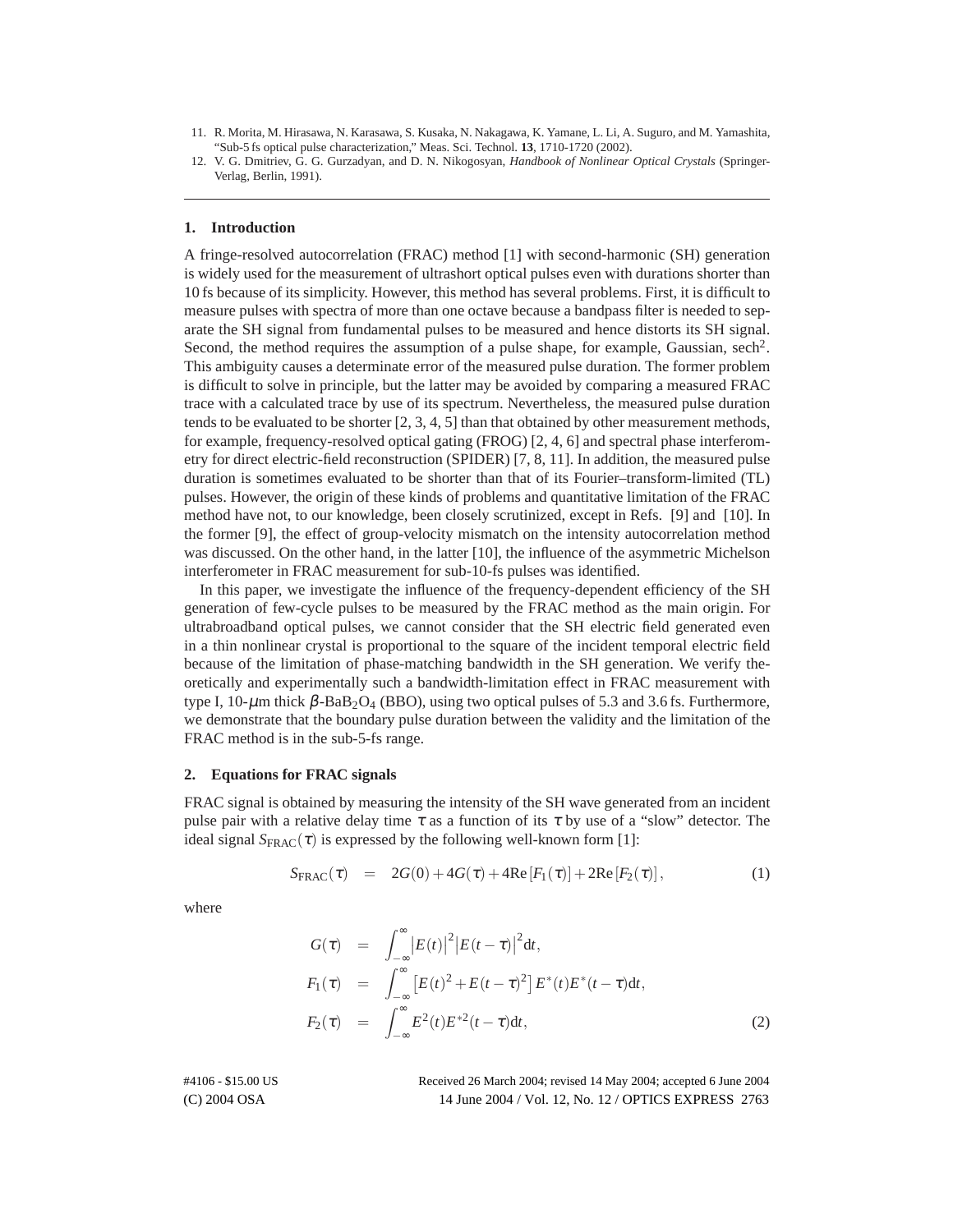and the linearly polarized electric field  $E(t)$  of the positive frequency  $\omega$  component in a complex representation is expressed by the real electric field  $\varepsilon(t)$  including a carrier-wave term with a time-dependent phase  $\varphi(t)$ , as follows:

$$
E(t) = \int_0^\infty \tilde{\varepsilon}(\omega) \exp[-i\omega t] d\omega, \ \ \tilde{\varepsilon}(\omega) = \int_{-\infty}^\infty \varepsilon(t) \exp[i\omega t] dt. \tag{3}
$$

However, the SH generation is limited by a phase-matching bandwidth in a nonlinear crystal. Especially, for few-optical-cycle pulses, the investigation of the bandwidth

limitation effect is indispensable. Here, for the sake of simplicity, let us consider the frequencydependent efficiency of the SH generation from a thin nonlinear crystal in the frequency domain.

The SH electric field generated from a nonlinear crystal is derived from a nonlinear propagation equation [6]. The intensity  $I_{\text{SH}}(\Omega, \tau)$  of the SH electric field at an SH frequency  $\Omega$  and a delay time  $\tau$  with respect to a uniaxial negative nonlinear crystal such as BBO is given by

$$
I_{\rm SH}(\Omega, \tau) \propto \frac{\Omega}{n_e(\Omega)} \Big| \int_{-\infty}^{\infty} \sqrt{\omega(\Omega - \omega)} \exp[iV(\Omega, \omega)L] \sin[V(\Omega, \omega)L] \times [n_e^2(\Omega) - 1][n_0^2(\Omega - \omega) - 1](n_0^2(\omega) - 1) \times \tilde{E}(\omega)\tilde{E}(\Omega - \omega)(1 + \exp[i\omega\tau])\{1 + \exp[i(\Omega - \omega)\tau]\} d\omega \Big|^2
$$
  

$$
\equiv I_{\rm SH,no\_SFA}(\Omega, \tau) \tag{4}
$$

(SFA in the subscript is the shortened representation of spectral filter approximation, which is mentioned in the next paragraph) with a quantity concerning the type I phase-matching condition

$$
V(\omega,\Omega-\omega) = \frac{k_0(\omega)+k_0(\Omega-\omega)-k_e(\Omega)}{2}, \qquad (5)
$$

where  $n_0(\omega)$  and  $n_e(\omega)$  are linear refractive indices for ordinary and extraordinary beams, respectively;  $k_0(\omega)$  and  $k_e(\omega)$  are wave numbers for ordinary and extraordinary beams, respectively; *L* is the crystal length; and  $\tilde{E}(\omega)$  is the Fourier transform of the incident pulse electric field  $E(t)$ . We have assumed that the beam diameter depends on the frequency and is proportional to  $1/\sqrt{\omega}$  as Eq. (9) in Ref. [6] (It is experimentally confirmed that the beam diameter has such dependence for our hollow fiber, although it is thought that the beam waist has no frequency dependence for a hollow fiber as pointed out in Ref. [6]). In addition, we approximated the second order susceptibility  $\chi^{2}(\Omega, \omega, \Omega - \omega)$  by the product of the linear susceptibility  $\chi^{1>}(0) = \chi(n^2(\omega) - 1)$ , that is,  $\chi^{1>}(0, \omega, \Omega - \omega) \propto \chi(n_e^2(\Omega) - 1)(n_o^2(\omega) - 1)(n_o^2(\Omega \omega$ ) – 1).

Under approximations  $[\omega (1 - \omega/\Omega)]^{1/2} \simeq \sqrt{\Omega}/2$  and  $V(\omega, \Omega - \omega) \simeq V(\Omega/2, \Omega/2)$  (we expanded  $k_0(\omega)$  and  $k_0(\Omega - \omega)$  into the Taylor series around  $\Omega/2$  up to the first order) in Eq. (4) [6], the intensity of the SH field can be conveniently decomposed to a product of a spectral filter function  $R(\Omega)$  and an ideal SH intensity  $I_{\text{SH},\text{ideal}}(\Omega,\tau)$  without taking account of the influence of the bandwidth limitation resulting from the SH wave conversion, as follows [the  $I_{\text{SH},\text{no\_SFA}}(\Omega,\tau)$  of Eq. (4) is the equation without those approximations]:

$$
I_{\text{SH},\text{no\_SFA}}(\Omega,\tau) \quad \simeq \quad R(\Omega)I_{\text{SH},\text{ideal}}(\Omega,\tau) \equiv I_{\text{SH},\text{with\_SFA}}(\Omega,\tau),\tag{6}
$$

where

$$
R(\Omega) = \frac{\Omega^3}{4n_e(\Omega)} \left[ \left( n_e^2(\omega) - 1 \right) \left( n_o^2(\Omega/2) - 1 \right)^2 \operatorname{sinc}[V(\Omega/2, \Omega/2)L] \right]^2, \quad (7)
$$

$$
I_{\text{SH},\text{ideal}}(\Omega,\tau) = \left| \int_{-\infty}^{\infty} \tilde{E}(\omega) \tilde{E}(\Omega-\omega) (1+\exp[i\omega\tau]) (1+\exp[i(\Omega-\omega)\tau]) \text{d}\omega \right|^2. \quad (8)
$$

(C) 2004 OSA 14 June 2004 / Vol. 12, No. 12 / OPTICS EXPRESS 2764 #4106 - \$15.00 US Received 26 March 2004; revised 14 May 2004; accepted 6 June 2004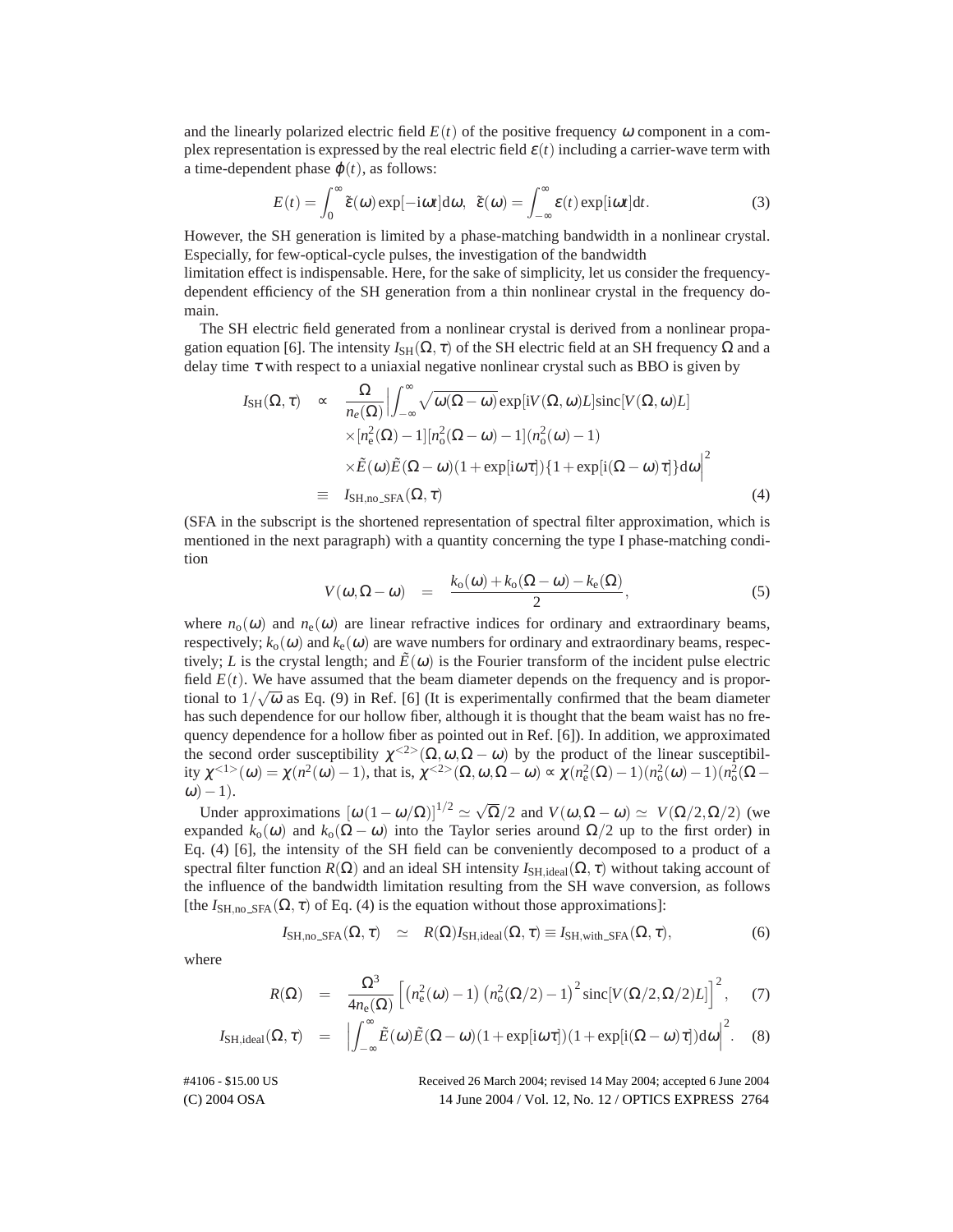We will call the decomposition "spectral filter approximation."

Three different signals  $S_{\text{SH},\alpha}(\tau)$ s are obtained by integrating  $I_{\text{SH},\alpha}(\Omega,\tau)$  over the whole spectral range ( $\alpha$  = no SFA, with SFA and ideal):

$$
S_{\mathrm{SH},\alpha}(\tau) = \int_{-\infty}^{\infty} I_{\mathrm{SH},\alpha}(\Omega,\tau) \, d\Omega \, (\alpha = \text{no\_SFA}, \text{with\_SFA and ideal}). \tag{9}
$$

In particular, it is easily confirmed that the FRAC signal  $S_{\text{SH},\text{ideal}}$  is equivalent to Eq. (1).

Let us introduce the convenient value  $\varepsilon_{\alpha,\beta}$  for the evaluation of the difference between FRAC signals  $S_{\text{SH},\alpha}(\tau)$ s,

## **RMS** (root means square) error  $\varepsilon_{\alpha,\beta}$

$$
\varepsilon_{\alpha,\beta} \equiv \sqrt{\int_{-\infty}^{\infty} (s_{\alpha}(\tau) - s_{\beta}(\tau))^2 d\tau} \quad (\alpha,\beta = \text{no\_SFA}, \text{with\_SFA and ideal}), \tag{10}
$$

and the value  $r_{\alpha,\beta}$  for the evaluation of the difference between full widths at half-maximum (FWHMs) of their envelopes,

#### **ratio of FWHMs of the envelope**  $r_{\alpha,\beta}$

$$
r_{\alpha,\beta} \equiv \frac{\Delta t_{\alpha}}{\Delta t_{\beta}} \quad (\alpha, \beta = \text{no\_SFA}, \text{with\_SFA and ideal}), \tag{11}
$$

where

$$
s_{\alpha}(\tau) \equiv \frac{8S_{\text{SH},\alpha}(\tau)}{S_{\text{SH},\alpha}(0)} \quad (\alpha = \text{no\_SFA}, \text{with\_SFA and ideal}) \tag{12}
$$

and  $\Delta t_{\alpha}$  is FWHM of the envelope of  $s_{\alpha}(\tau)$ . For Gaussian transform-limited (TL) pulses, we have the well-known value  $\Delta t_{\text{ideal}}/t_{\text{p,in}}^{\text{TL}} = 1.7$ , where  $t_{\text{p,in}}^{\text{TL}}$  is its pulse duration. The envelope function is calculated by absolute values of oscillating terms in  $s_\alpha(\tau)$  (corresponding to  $F_1(\tau)$ ) and  $F_2(\tau)$  in Eq. [1)].

For example, in the case of  $\alpha$  = ideal, the envelope function  $S_{env}(\tau)$  is exactly equivalent to the following equation in the temporal domain [1],

$$
S_{\text{env}}(\tau) = 2G(0) + 4G(\tau) + 4|F_1(\tau)| + 2|F_2(\tau)|. \tag{13}
$$

#### **3. Numerical analysis: deviation of practical FRAC signal from ideal FRAC signal**

Figure 1 shows an example of the difference among three FRAC signals of  $s_{ideal}(\tau)$ ,  $s_{no\_SFA}(\tau)$ , and  $s_{\text{with\_SFA}}(\tau)$ , where  $t_{\text{p,in}}^{\text{TL}}$  =4.01 fs, spectral FWHM  $\Delta v_{\text{in}}$  = 110 THz, the center wavelength  $\lambda_c = 600$  nm, the angle between the incident pulse-train beam and the optic axis of 10- $\mu$ m-thick BBO  $\theta = 25^\circ$  (hereafter called the  $\theta$  crystal angle). The dispersion and related values of  $n_0$  and  $n_e$  of type I BBO are taken from Ref. [12]. This case indicates that the apparent pulse duration obtained from the FRAC signal  $s_{\text{no\_SFA}}(\tau)$  that considers the bandwidth-limited SH-generation effect without spectral filter approximation is shorter than the correct pulse duration obtained from the FRAC signal  $s_{ideal}(\tau)$ , which is not affected by its effect at all.

We investigated in detail estimation values  $\varepsilon_{\alpha,\beta}$  and  $r_{\alpha,\beta}$  as functions of temporal FWHM  $t_{p,in}^{TL}$ of Gaussian TL pulses to be measured (the corresponding spectral FWHM  $\Delta v_{\text{in}}$ ) and the crystal angle  $\theta$  for different pulse center wavelengths  $\lambda_c$ s (Figs. 2 and 3). In the following numerical calculations, we assumed that the nonlinear crystal for the SH generation is type I 10- $\mu$ m-thick

| #4106 - \$15.00 US | Received 26 March 2004; revised 14 May 2004; accepted 6 June 2004 |
|--------------------|-------------------------------------------------------------------|
| $(C) 2004$ OSA     | 14 June 2004 / Vol. 12, No. 12 / OPTICS EXPRESS 2765              |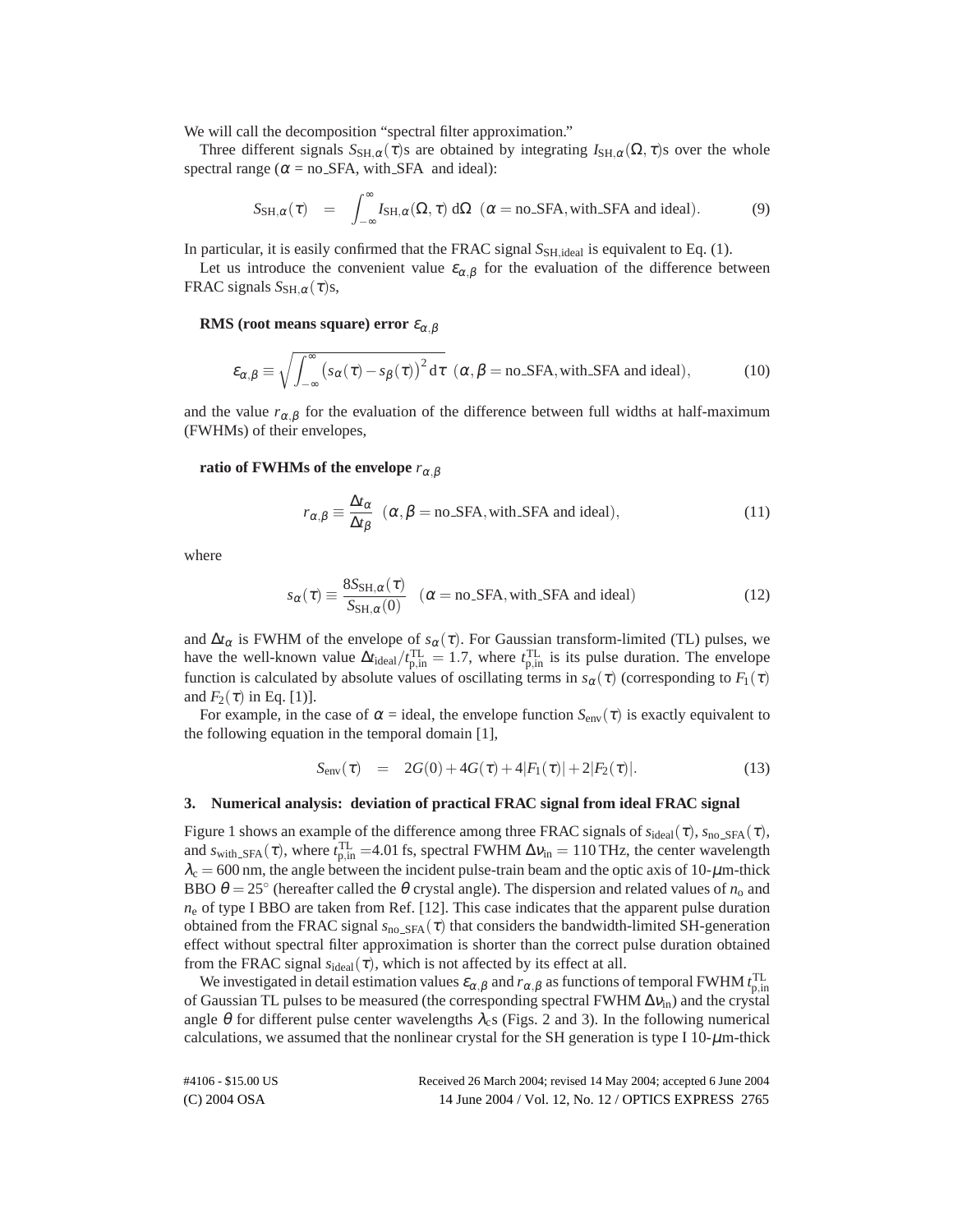

Fig. 1. Calculated FRAC traces for Gaussian TL pulses ( $t_{p,in}^{TL} = 4.01$  fs,  $\Delta v_{in}$ , 110 THz; center wavelength, 600 nm;  $\theta = 25^\circ$ ;  $\varepsilon_{\text{no\_SFA},\text{ideal}}/\varepsilon_{\text{max}} = 0.078$ ;  $\varepsilon_{\text{no\_SFA},\text{with\_SFA}}/\varepsilon_{\text{max}} =$ 0.0053;  $r_{\text{no\_SFA},\text{ideal}} = 0.88$ ) (a) with taking account of the bandwidth-limited SHgeneration effect without filter approximation  $[s_{no\_SFA}(\tau)]$ , (b) after filter approximation  $[s_{\text{with SFA}}(\tau)]$  and (c) without the bandwidth limitation effect  $[s_{\text{ideal}}(\tau)]$ .

BBO and limited the Gaussian spectrum to 400–2600 nm in consideration of the fact that the transparency range of BBO is approximately 200–2600 nm (we permitted the Gaussian pulses to have over-one-octave bandwidth). As a result, the following important findings were obtained (Figs. 2–5):

- 1. The relations  $\varepsilon_{\text{no\_SFA, with\_SFA}} \ll \varepsilon_{\text{no\_SFA, ideal}}$  and  $|r_{\text{no\_SFA, with\_SFA}} 1| \ll$  $|r_{no\_SFA, ideal} - 1|$  are satisfied over the whole  $t_{p,in}^{TL} - \theta$  region (441 fs ≥  $t_{p,in}$  ≥ 2.3 fs; 10° ≤  $\theta \le 45^{\circ}$ ,  $\lambda_c = 600$ , 700 and, 800 nm; see Fig. 2), and any critical difference between  $s_{\text{no\_SFA}}(\tau)$  and  $s_{\text{with\_SFA}}(\tau)$  is not found (for example, see Fig. 1). Therefore, it is valid that we interpret results by utilizing the filter function  $R(Ω)$ .
- 2. Note the angle  $\theta_{opt}$  where the value of  $\varepsilon_{no\_SFA,ideal}$  is minimum (=  $\varepsilon_{no\_SFA,ideal}^{min}$ ). For example,  $\varepsilon_{\text{no\_SFA},\text{ideal}}^{\text{min}}/\varepsilon_{\text{max}} = 0.155$  at  $\theta_{\text{opt}} = 39.2^\circ$ ,  $t_{\text{p,in}}^{\text{TL}} = 5.0 \text{ fs}$  (FRAC ideal's (=  $s_{\text{ideal}}(\tau)$ 's) FWHM  $\Delta t_{\text{ideal}} = 8.51$  fs and  $\Delta v_{\text{in}} = 88$  THz) and  $\lambda_c = 600$  nm, where  $\varepsilon_{\text{max}} =$  $7.083 \times 10^{-15}$  indicated the greatest value of all the calculated  $\varepsilon_{\alpha,\beta}$ s. This corresponds to the result that  $\Delta t_{\text{no\_SFA}} = 8.99$  fs is longer than  $\Delta t_{\text{ideal}} = 8.51$  fs. For  $\lambda_c = 600$ , 700, and 800 nm,  $\varepsilon_{\text{no\_SFA},\text{ideal}}$  become the least (=  $\varepsilon_{\text{no\_SFA},\text{ideal}}^{\text{min}}$ ) around  $\theta_{\text{opt}} = 39^\circ, 31^\circ$ , and 24 $\degree$  in the range of  $t_{\rm p,in}^{\rm TL}$  of 2.3–441 fs, respectively (see dotted lines in Fig. 2). Each angle nearly corresponds to the angle  $\theta_R$  where the wavelength at the maximum value of  $R(\Omega)$ equals half of  $\lambda_c$  ( $\theta_R = 38.5^\circ$ ,  $30^\circ$ , and  $22.9^\circ$  for  $\lambda_c = 600$ ,  $700$ , and  $800 \text{ nm}$ , respectively (see Table. 1). It should be noted that these optimal angles  $\theta_{\text{opt}}$ s do not agree with phase-matched angles  $\theta_{pm}$  of the crystal ( $\theta_{pm} = 40.2^{\circ}$ , 33.4°, and 29° for 600, 700, and 800 nm, respectively). In addition, their  $\theta_{opt}$ s do not agree with the angles  $\theta_{max}$ s where the strength of the FRAC signal becomes maximum (see Table. 1).
- 3. The longer  $\lambda_c$  is, the smaller  $\varepsilon_{\text{no\_SFA},\text{ideal}}$  is. This is because  $\theta_R$  has the smaller value for pulses with longer  $\lambda_c$ , and the bandwidth of  $R(\Omega)$  with the smaller  $\theta_R$  is the broader (see Fig. 4). That is, pulses with the longer center wavelength are less affected by the filter effect of the nonlinear crystal.

(C) 2004 OSA 14 June 2004 / Vol. 12, No. 12 / OPTICS EXPRESS 2766 #4106 - \$15.00 US Received 26 March 2004; revised 14 May 2004; accepted 6 June 2004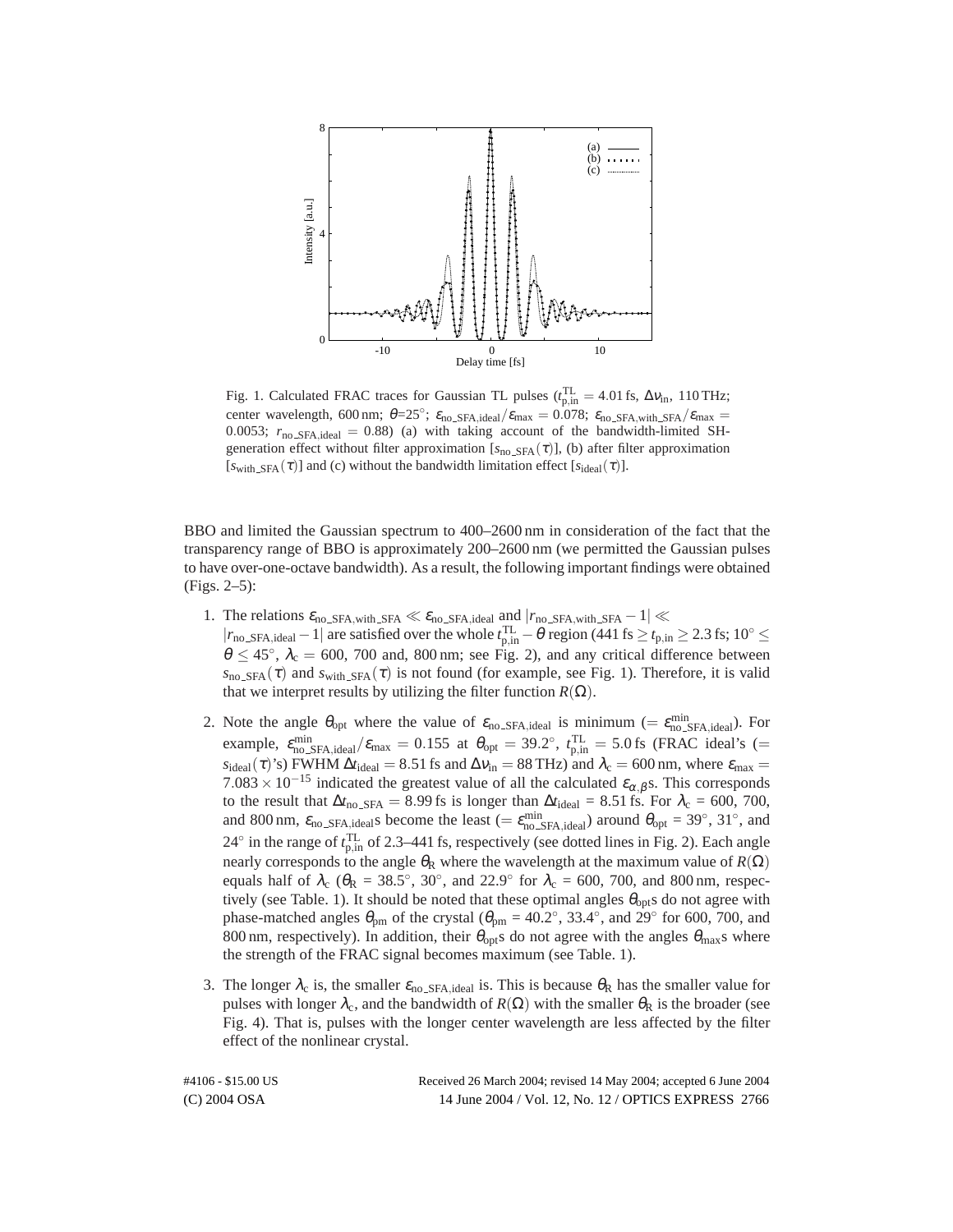- 4. The duration ratio  $r_{\text{no\_SFA},\text{ideal}}$  at the angle  $\theta_{\text{opt}}$  where  $\varepsilon_{\text{no\_SFA},\text{ideal}}$  has the minimum value with respect to  $t_{p,in}^{TL}$  is shown in Fig. 5. The ratio  $r_{no\_SFA,ideal}$  is always larger than 1 and increases with the decrease of  $t_{p,in}^{TL}$ . That is, the apparent pulse duration at  $\theta \simeq \theta_{opt}$  should be evaluated to be slightly longer than the correct one.
- 5. Except for the  $\theta \simeq \theta_{\rm opt}$  region, there is the region where  $r_{\rm no\_SFA, ideal}$  is less than 1; that is, the apparent pulse duration should be shorter than the correct one [for example, see the  $r_{\alpha,\beta} < 1$  region in Figs. 3(A) and 3(B)].



Fig. 2. Contour plots of  $\varepsilon_{\alpha,\beta}/\varepsilon_{\text{max}}$  ( $\varepsilon_{\text{max}} = 7.083 \times 10^{-15}$ ) as functions of the input pulse duration  $t_{p,in}^{TL}$  and the crystal angle  $\theta$ .  $\varepsilon_{no\_SFA,ideal}/\varepsilon_{max}$  at (A)  $\lambda_c = 600$ , (B) 700, and (C) 800 nm. (D)  $\varepsilon_{\text{with\_SFA},\text{ideal}}/\varepsilon_{\text{max}}$  and (E)  $\varepsilon_{\text{no\_SFA},\text{with\_SFA}}/\varepsilon_{\text{max}}$  at  $\lambda_c = 600$  nm.

|                  |                          |                         | For $t_{\text{p,in}}^{\text{IL}} = 5$ fs pulses |                              | For $t_{\min}^{\text{TL}} = 10$ fs pulses |                              |
|------------------|--------------------------|-------------------------|-------------------------------------------------|------------------------------|-------------------------------------------|------------------------------|
| $\lambda_c$ [nm] | $\theta_{\rm pm}$ [deg.] | $\theta_{\rm R}$ [deg.] | $\theta_{opt}$ [deg.]                           | $\theta_{\text{max}}$ [deg.] | $\theta_{opt}$ [deg.]                     | $\theta_{\text{max}}$ [deg.] |
| 600              | 40.2                     | 38.5                    | 39.2                                            | 40.7                         | 38.7                                      | 40.3                         |
| 700              | 33.4                     | 30                      | 30.8                                            | 33.9                         | 30.2                                      | 33.4                         |
| 800              | 29                       | 22.9                    | 23 7                                            | 29.4                         | 231                                       | 28.8                         |

Table 1.  $\theta_{\rm pm}$ ,  $\theta_{\rm R}$ ,  $\theta_{\rm opt}$ ,  $\theta_{\rm max}$  for TL Gaussian pulses with  $\lambda_c = 600$ , 700, and 800 nm (see the text for notation).

(C) 2004 OSA 14 June 2004 / Vol. 12, No. 12 / OPTICS EXPRESS 2767 #4106 - \$15.00 US Received 26 March 2004; revised 14 May 2004; accepted 6 June 2004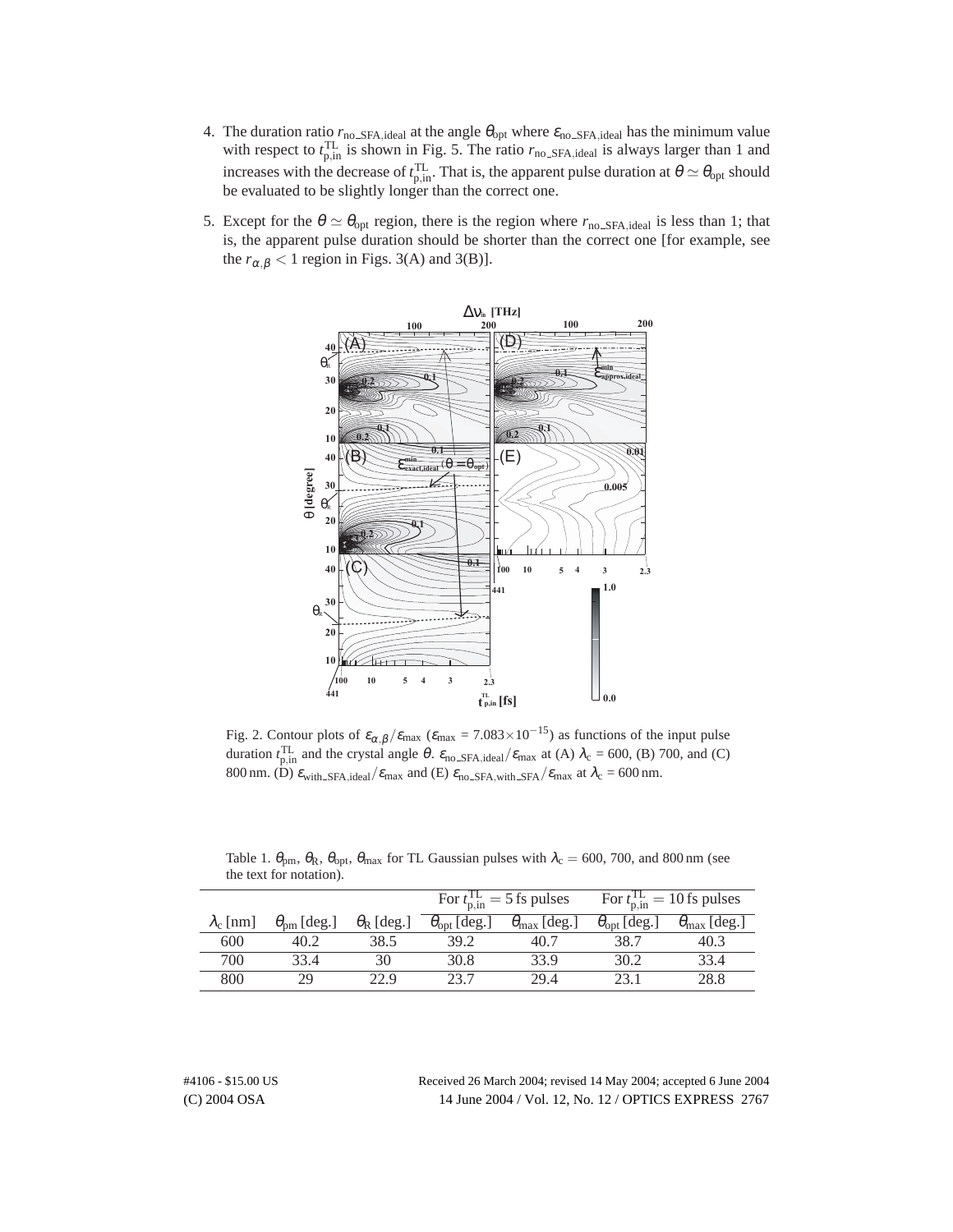

Fig. 3. Contour plots of  $r_{\alpha,\beta}$  as functions of the input pulse duration  $t_{p,in}^{TL}$  and the crystal angle  $\theta$ .  $r_{\text{no\_SFA},\text{ideal}}$  at (A)  $\lambda_c$  = 600, (B) 700, and (C) 800 nm. (D)  $r_{\text{with\_SFA},\text{ideal}}$  and (E)  $r_{no\_SFA, with\_SFA}$  at  $\lambda_c = 600$  nm.



Fig. 4. Plots of the SH frequency-dependent filter function  $R(\Omega)$  of (A) normalized ones and (B) nonnormalized ones at various values of crystal angle  $\theta$ .

### **4. Experiments**

We carried out few-cycle-pulse experiments for verification of the above-mentioned filter effect. Our experimental setup was almost the same as in Ref. [8]. Optical pulses from a Ti:sapphire laser amplifier system (repetition rate, 1 kHz; center wavelength, 790 nm; pulse duration, *<*30 fs; pulse energy, ∼200 µJ/pulse) were broadened by self-phase modulation (SPM) in an Ar-filled hollow fiber and then guided into a feedback chirp compensation system [8] that consists of a modified-SPIDER (M-SPIDER) apparatus with a high sensitivity [7] and a 4-*f* phase compensator with a liquid-crystal spatial light modulator [2]. The bandwidth of the spec-

(C) 2004 OSA 14 June 2004 / Vol. 12, No. 12 / OPTICS EXPRESS 2768 #4106 - \$15.00 US Received 26 March 2004; revised 14 May 2004; accepted 6 June 2004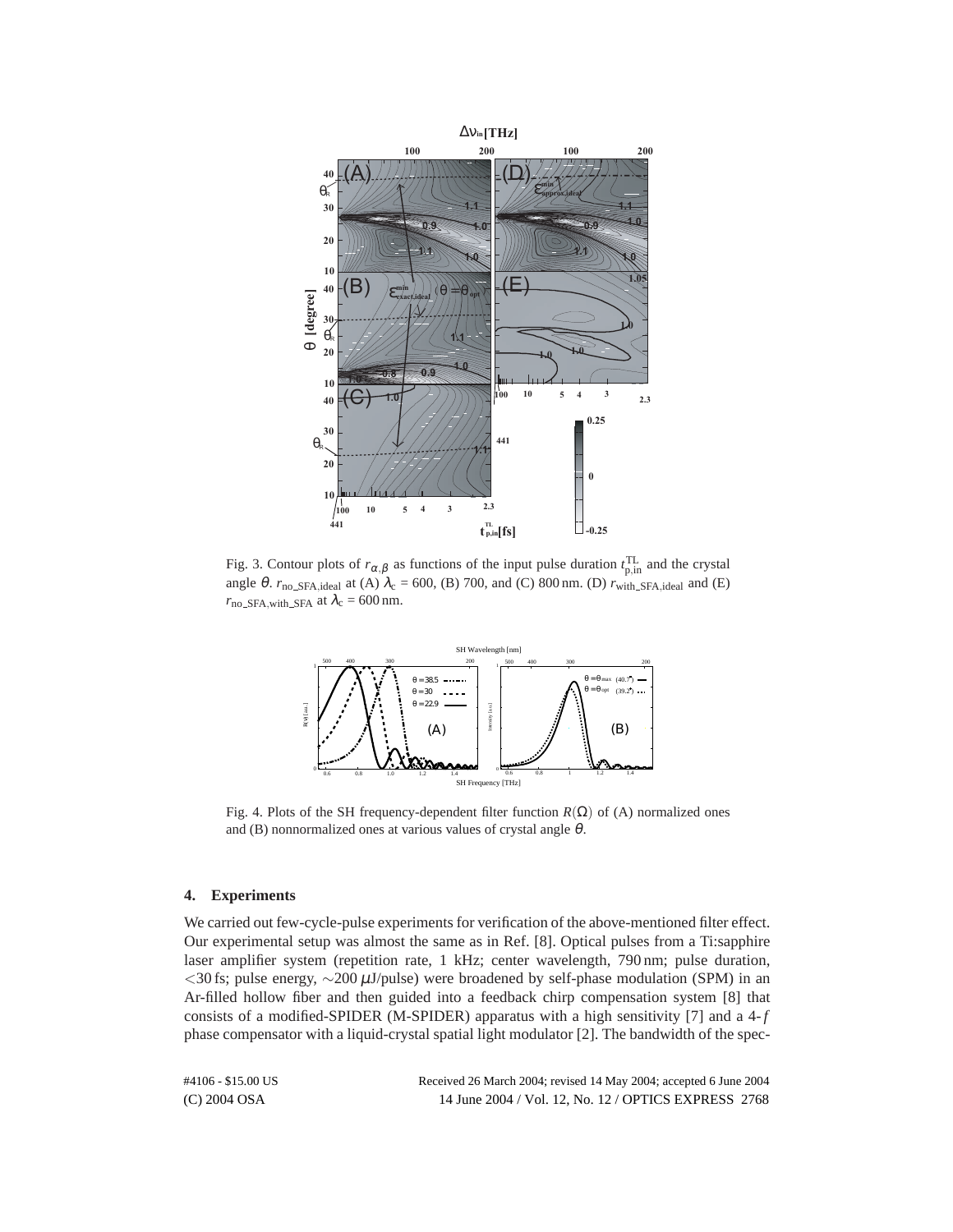

Fig. 5. Plots of  $r_{\text{no\_SFA},\text{ideal}}$  at  $\varepsilon = \varepsilon_{\text{no\_SFA},\text{ideal}}^{\text{min}}$  for the input pulse duration  $t_{\text{p,in}}^{\text{TL}}(\Delta v_{\text{in}})$ . Each plot for (a)  $\lambda_c$ , 600 nm; (b)  $\lambda_c$ , 700 nm; and (c)  $\lambda_c$ , 800 nm.

trum was limited to 530–980 nm by use of a slit in the 4-*f* phase compensator, to avoid the background-light noise resulting from fundamental pulses in FRAC measurements. We used a reflective dielectric filter with a nearly flat reflectance over approximately 250–500 nm (cutoff 500 nm) to separate the SH signal from fundamental pulses. It had been confirmed that a spectral sensitivity of a photodiode for detection of the SH signal does not give the practical change to FRAC traces by numerical calculation in our present case. The chirp of the fiber output pulses was almost completely compensated for by this feedback system, and then compensated pulses were independently measured by the FRAC apparatus with  $10$ - $\mu$ m-thick BBO (type I,  $\theta$ =29°). To compare FRAC and M-SPIDER measurements precisely, we aligned those apparatuses to equalize optical path lengths to nonlinear crystals and used beams splitters with the same properties (thickness, 0.5 mm; substrate, fused-silica; 20% reflection and 80% transmission for *s* polarization from 400 to 1300 nm) for symmetric Michelson interferometers [10] in both apparatuses.

To clarify the practical limitation of the FRAC method, experiments for two cases (cases M-1 and M-2) were performed.

- Case M-1: 5.3-fs  $(t_{p,in})$ , 2.2-cycle pulses with a center wavelength of 725.1 nm  $(\lambda_c)$  and a TL pulse duration of 4.42 fs ( $t_{p,in}^{TL}$ ) [Figs. 7(A) and 7(B)]. An Ar pressure of  $p = 1.0$  atm.
- Case M-2: 3.6-fs  $(t_{p,in})$ , 1.7-cycle pulses with a wavelength of 617.5 nm  $(\lambda_c)$  and a TL pulse duration of 3.5 fs ( $t_{p,in}^{TL}$ ) [Figs. 8(A) and 8(B)]. An Ar pressure of  $p = 3.0$  atm.

The center wavelength  $\lambda_c$  was calculated by an equation  $2\pi c/\lambda_c = \int_{-\infty}^{\infty} \omega |\tilde{E}(\omega)|^2 d\omega / \int_{-\infty}^{\infty} |\tilde{E}(\omega)|^2 d\omega.$ 

*4.1. Comparison between TL-pulse FRAC signals based on measured and corresponding Gaussian spectra*

First of all, we calculated and compared FRAC traces of TL pulses using two measured spectral cases M-1 and M-2 and those using corresponding Gaussian spectral cases G-1 and G-2. We discussed them using the same pulse duration  $t_{p,in}^{TL}$  and center wavelength  $\lambda_c$ .

| #4106 - \$15.00 US | Received 26 March 2004; revised 14 May 2004; accepted 6 June 2004 |
|--------------------|-------------------------------------------------------------------|
| $(C)$ 2004 OSA     | 14 June 2004 / Vol. 12, No. 12 / OPTICS EXPRESS 2769              |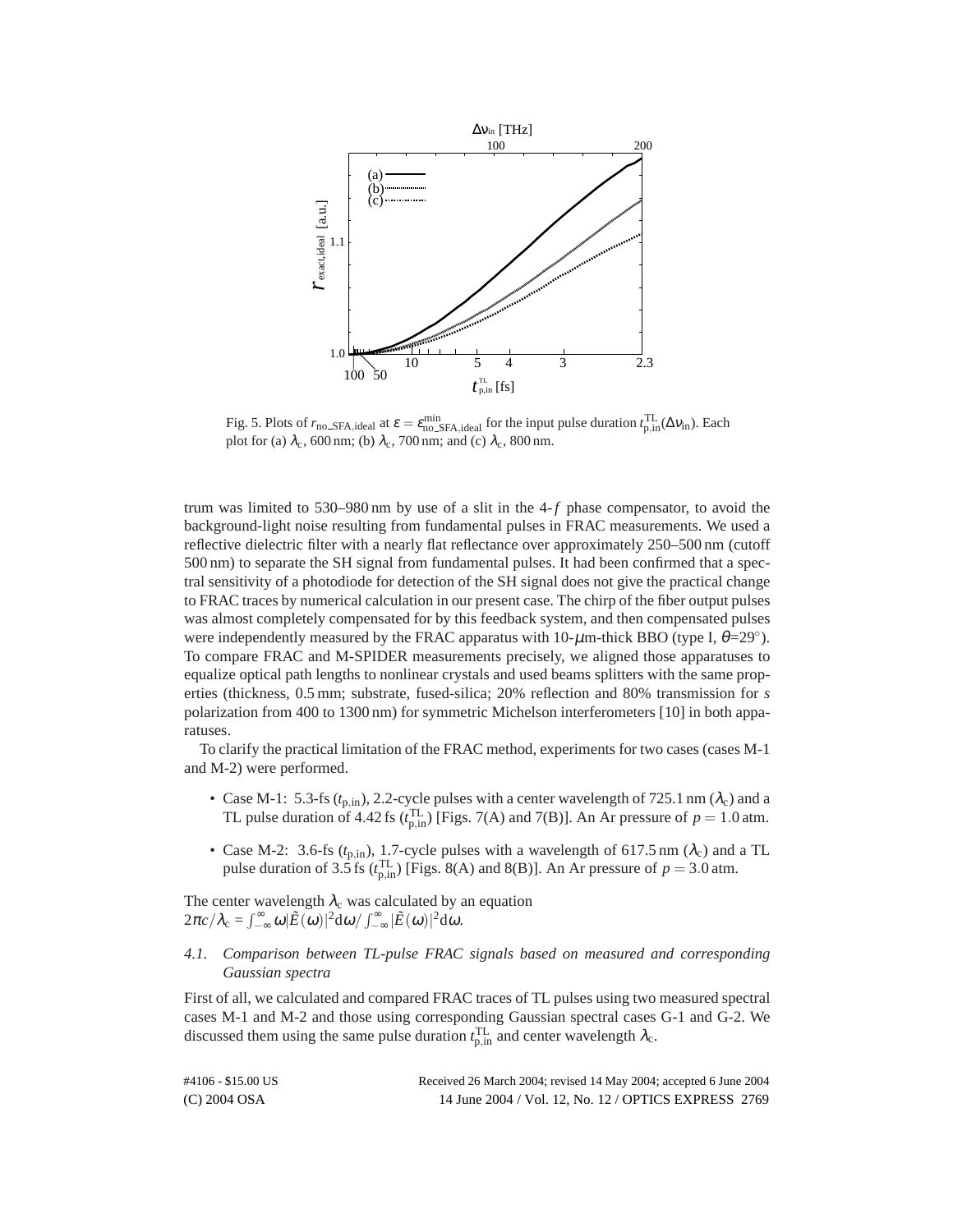

Fig. 6. (A) Measured spectra at the pressure  $p = 1.0$  and 3.0 atm. (B) Dependency of  $\varepsilon_{\text{no\_SFA},\text{ideal}}$  on the crystal angle  $\theta$  for (a) TL pulse at  $p = 1.0$  atm, (b) retrieved one by M-SPIDER measurement at  $p = 1.0$  atm, (c) TL pulse at  $p = 3.0$  atm, and (d) retrieved one by M-SPIDER measurement at  $p = 3.0$  atm. (C) Dependency of  $r_{no\_SFA, ideal}$  on the crystal angle  $\theta$  for (e) TL pulse at  $p = 1.0$  atm, (f) retrieved one by M-SPIDER measurement at  $p$  $= 1.0$  atm, (g) TL pulse at  $p = 3.0$  atm, and (h) retrieved one by M-SPIDER measurement at  $p = 3.0$  atm.

It was confirmed that the  $\theta_{opt}$  between cases M-*i* and G-*i* (*i* = 1 and 2) has almost the same value as well as  $\theta_{\text{max}}$  (see Table 2) and  $\theta_{\text{opt}} \simeq \theta_R$ , but  $\varepsilon_{\text{no\_SFA},\text{ideal}}^{\text{min}}$  and  $r_{\text{no\_SFA},\text{ideal}}$  have different values in the different cases. However, for ∼10-fs TL pulses  $\theta_{opt}$ ,  $\varepsilon_{no\_SFA,ideal}^{min}$ , and  $r_{no\_SFA,ideal}$ for measured and Gaussian spectral cases were not different. In addition, the filter effect of the nonlinear crystal hardly caused evaluation errors for  $\sim$ 10-fs pulse durations.

Figures 6(B) and 6(C) show dependencies of the normalized  $\varepsilon_{\text{no\_SFA},\text{ideal}}$  and the  $r_{\text{no\_SFA},\text{ideal}}$ on the crystal angle  $\theta$  for cases M-1 and M-2. Those figures indicate that the  $\theta_{\text{opt}}$ s for cases M-1 and M-2 are 29.7◦ and 36.8◦, where both measured apparent pulse durations become slightly longer than correct pulse durations. Around  $\theta = 34^\circ$  [around S in Fig. 6(C)],  $r_{\text{no\_SFA},\text{ideal}}$  are  $\sim$ 1, although ε<sub>no</sub> <sub>SFA,ideal</sub>s do not have the minimum values. However, we should not measure the FRAC trace around such region of  $\theta \sim 34^\circ$ . This is because the FRAC signal is often distorted so remarkably, except at  $\theta \sim \theta_{\text{opt}}$ , that the spacing of the fringe differs, especially in its both wings, from that at  $\theta \sim \theta_{opt}$ , even though the apparent FRAC-envelope ratio  $r_{\text{no\_SFA},ideal}$ becomes ∼1.

Moreover, we find that when pulse durations are measured around  $\theta \simeq 40^{\circ}$  for case M-1 and around  $\theta \simeq 20^{\circ}$  for case M-2, both apparent durations become shorter than correct pulse durations, as previously reported [2, 3, 4, 5].

## *4.2. Experimental comparison between directly measured and M-SPIDER-retrieved FRAC signals*

We compared measured FRAC traces with traces retrieved from M-SPIDER measurements [7, 8] for cases M-1 and M-2. Experimental results are shown in Fig. 7(C) for M-1 and Fig. 8(C)

| #4106 - \$15.00 US | Received 26 March 2004; revised 14 May 2004; accepted 6 June 2004 |
|--------------------|-------------------------------------------------------------------|
| $(C)$ 2004 OSA     | 14 June 2004 / Vol. 12, No. 12 / OPTICS EXPRESS 2770              |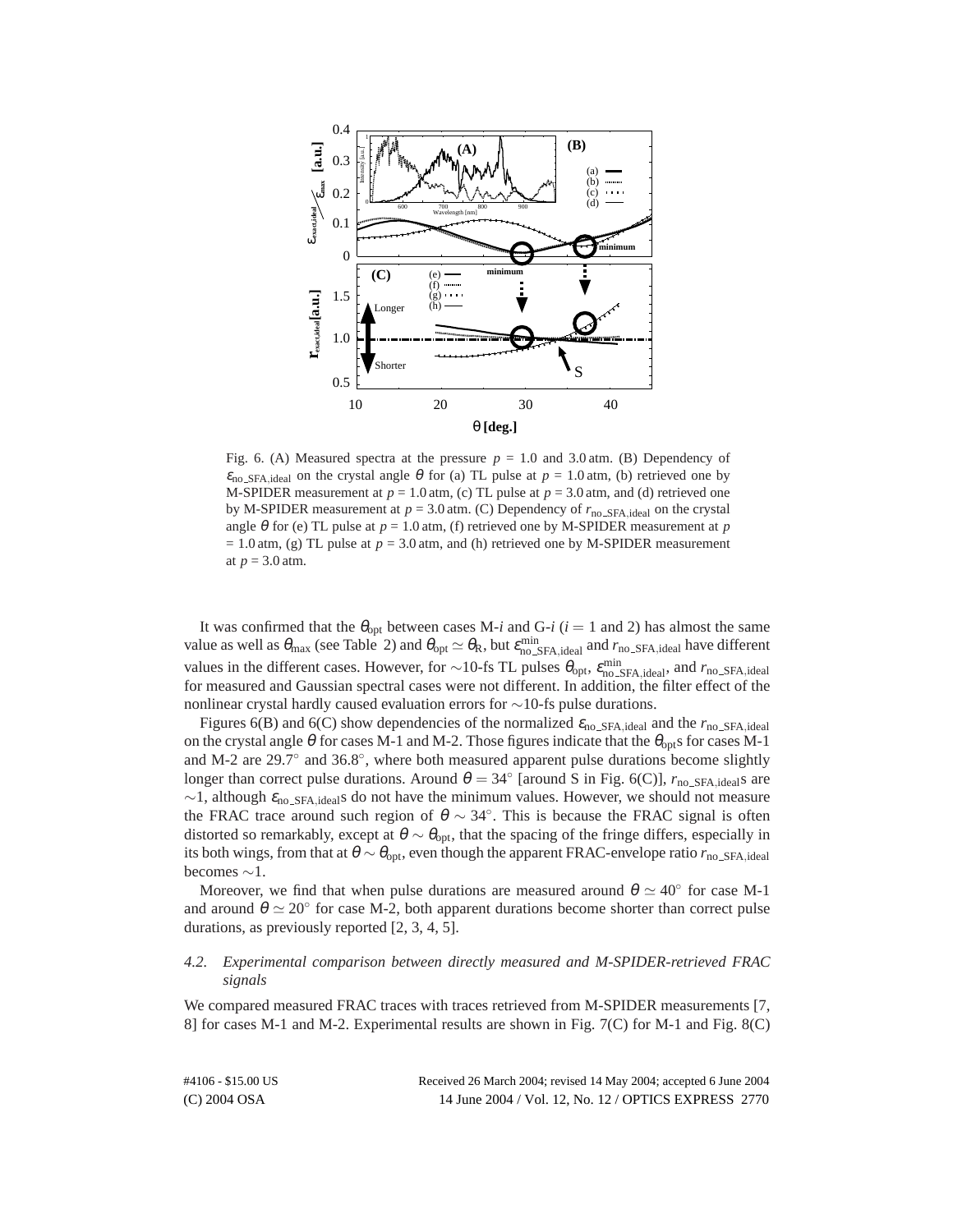for M-2. Curves (a), (b), and (c) of (A) in those Figs. 7 and 8 show the intensity spectrum  $(\propto |\tilde{E}(\omega)|^2)$ , the spectral phase before chirp compensation, and the spectral phase  $[\phi(\omega)]$  after compensation, respectively. Curves (d), (e), and (f) of (B) show the temporal intensity  $[I(t)]$ , the temporal phase  $[\varphi(t)]$ , and the TL pulse profile, respectively. Curves (i) of (C) show FRAC traces measured at the angle  $\theta = 29^{\circ}$  (close to the  $\theta_{opt}$  for case M-1; see Table. 2) of 10- $\mu$ m thick BBO, and curves (ii) and (iii) of (C) show FRAC traces retrieved from  $s_{\text{no\_SFA}}(\tau)$  and  $s_{\text{ideal}}(\tau)$  in Eq. (12) using M-SPIDER results of  $\phi(\omega)$  and  $|\tilde{E}(\omega)|$ , respectively.

In case M-1 ( $t_{p,in} = 5.3$  fs, 2.2 cycles,  $t_{p,in}^{TL} = 4.42$  fs, and  $\lambda_c = 725.1$  nm), we could not find explicit differences among curves (i)–(iii), as expected from calculated results of Figs. 6(B) and 6(C) [curves (b) and (f)]. On the other hand, in case M-2 ( $t_{p,in} = 3.6$  fs, 1.7 cycles,  $t_{p,in}^{TL} = 3.50$  fs, and  $\lambda_c = 617.5$  nm), the measured FRAC trace [curve (i)] agrees with the retrieved trace [curve (ii)] with taking account of the bandwidth-limited SH-generation effect without spectral filter approximation, but there is the unignorable difference between curves (i) and (iii) (the retrieved trace without the spectral filter effect), as expected from calculated results of Figs. 6(B) and 6(C) [curves (d) and (h)]. Therefore, it was verified that the FRAC trace of pulses shorter than sub-5 fs was seriously distorted by the spectral filter effect because of the nonlinear crystal. In addition, in comparing curves (ii) and (iii) in Fig. 8(C), we found that  $\Delta t_{\text{no\_SFA}}$  is 11% smaller than ∆*t*ideal. That is to say, the apparent pulse duration may be evaluated to be 3.16 fs. This implies that the apparent pulse duration evaluated by the FRAC measurement is shorter than that of the TL pulse. This result agrees with not only the calculated result of Fig. 6 but also previously reported results [2, 3, 4, 5].

When the deviation of  $r_{\text{no\_SFA},\text{ideal}}$  from 1 is less than ~5% at  $\theta \sim \theta_{\text{opt}}$ , we could not recognize any practical difference in the FRAC traces between  $s_{no\_SFA}(\tau)$  and  $s_{ideal}(\tau)$  for all the FRAC traces calculated in this paper. Therefore, we can assume that such FRAC traces are not nearly distorted, and it is not necessary to take account of the bandwidth-limitation effect. In fact, in accumulative measurements of one FRAC trace of usual, repetitive pulses, a ∼5% margin of the error is assumed to be reasonable when one considers the actual FRAC trace noise, the fluctuation of the pulse intensity, and the delay time error.

#### **5. Conclusion**

The practical limitation of the FRAC method with  $10-\mu$ m-thick BBO for characterization of few-optical-cycle pulses with center wavelengths of 600–800 nm was demonstrated experimentally and theoretically. For TL pulses longer than sub-5 fs, the FRAC measurement under the suitable crystal angle is consistently available. On the other hand, for TL pulses shorter than sub-5 fs, the FRAC measurement even under the suitable crystal angle does not provide the correct result, because of the spectral filter  $R(\Omega)$  effect of the nonlinear crystal. However, numerical consideration and correction of this  $R(\Omega)$  effect greatly reduce the evaluation errors of FRAC measurements and improve reliability of their measurement results.

#### **Acknowledgments**

We are grateful to Akira Sugro (Citizen Co. Ltd.) for supplying a specially designed liquidcrystal SLM.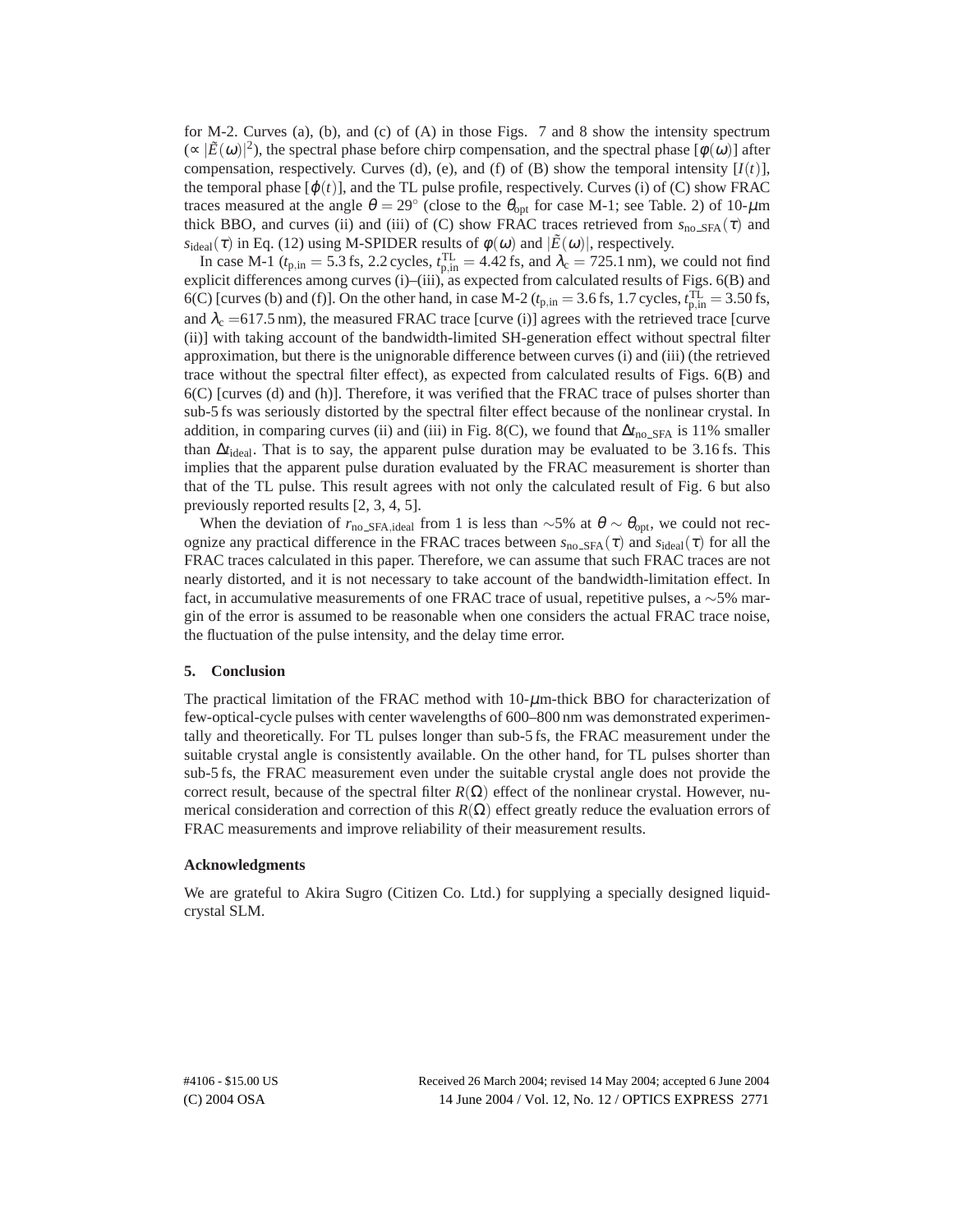Table 2.  $\theta_{\rm pm}$ ,  $\theta_{\rm R}$ ,  $\theta_{\rm opt}$ , and  $\theta_{\rm max}$  for Gaussian spectrum (G-*i*) and measured spectrum (M*i*) (*i* = 1,  $t_{\text{p,in}}^{\text{TL}}$  = 4.42 fs  $\lambda_c$  = 725.1 nm; *i* = 2,  $t_{\text{p,in}}^{\text{TL}}$  = 3.5 fs  $\lambda_c$  = 617.5 nm (see text for notation*a*).

|       | $\theta_{\text{pm}}$ [deg.] | $\theta_{\rm R}$ [deg.] | $\theta_{opt}$ [deg.] | $\theta_{\text{max}}$ [deg.] | $\lambda_c$ [nm] |
|-------|-----------------------------|-------------------------|-----------------------|------------------------------|------------------|
| $M-1$ | 32.2                        | 28.1                    | 29.7 (PH, 28.9)       | 33.3 (PH, 32.5)              | 725.1            |
| $G-1$ | 32.2                        | 28.1                    | 29.1                  | 32 R                         | 725.1            |
| $M-2$ | 38.8                        | 36.9                    | 36.8 (PH, 36.7)       | 39.4 (PH, 39.5)              | 617.5            |
| $G-2$ | 38.8                        | 36.9                    | 37 9                  | 39 7                         | 617.5            |

*<sup>a</sup>*In all the cases except for the case of "PH" where spectral phases measured by M-SPIDER were also used,  $\theta_{opt}$ s and  $\theta_{max}$ s were calculated by use of their transform-limited pulses.



Fig. 7. Experimental results (Ar-gas pressure, 1.0 atm; fiber input,  $150 \mu J$ /pulse; fiber output,  $16.5 \mu J$ /pulse). (A) (a) Intensity spectrum and spectral phases (b) before and (c) after feedback chirp compensation. (B) (d) Temporal intensity (pulse duration: 5.3 fs, center wavelength: 725.1 nm) and (e) temporal phase after chirp compensation. (f) Temporal intensity of the Fourier transform-limited pulse (pulse duration: 4.42 fs). (C) (i) Measured FRAC trace and retrieved FRAC traces (ii) with and (iii) without taking account of the filter effect by the nonlinear crystal.

(C) 2004 OSA 14 June 2004 / Vol. 12, No. 12 / OPTICS EXPRESS 2772 #4106 - \$15.00 US Received 26 March 2004; revised 14 May 2004; accepted 6 June 2004